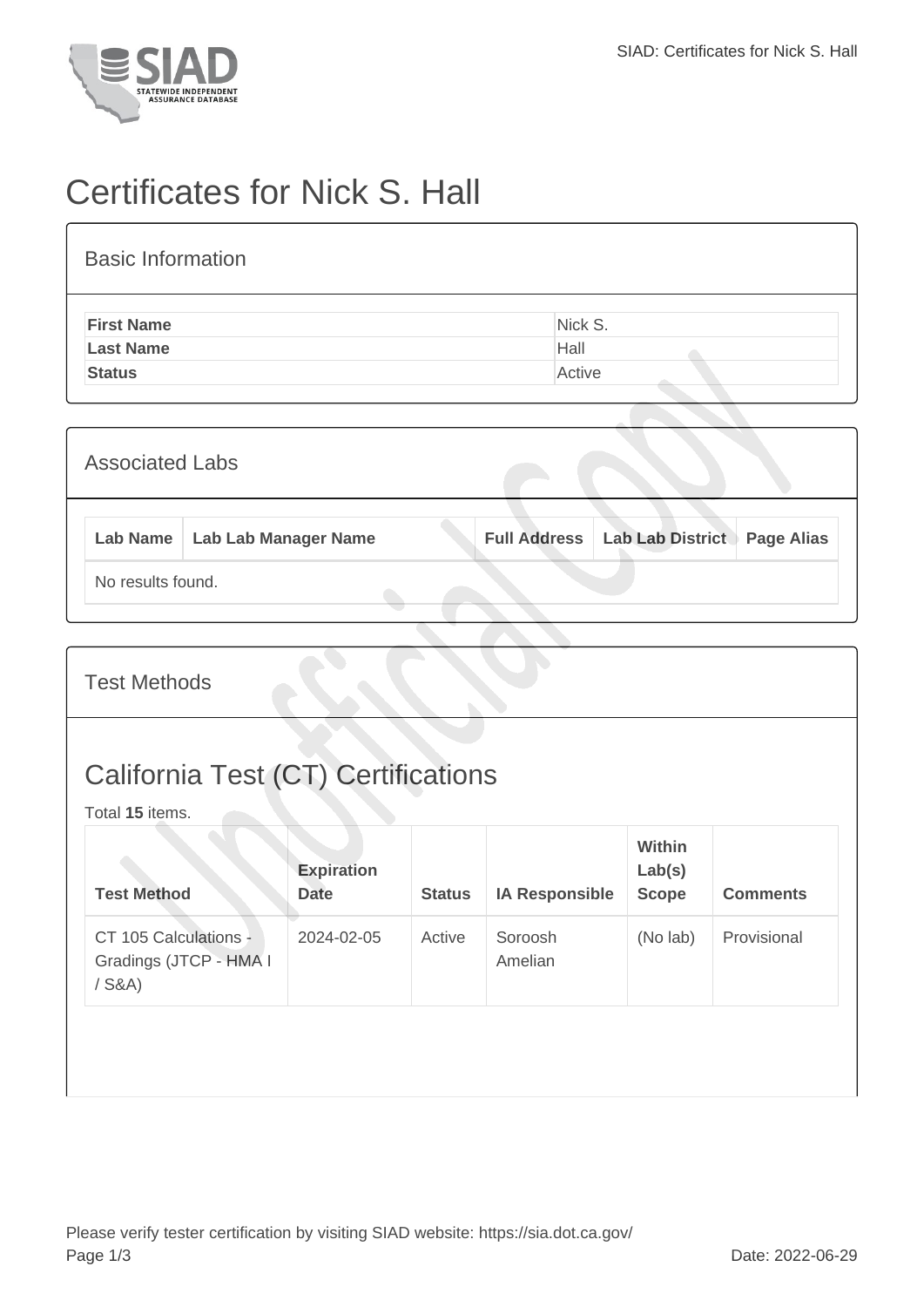

| <b>Test Method</b>                                                                   | <b>Expiration</b><br><b>Date</b> | <b>Status</b>  | <b>IA Responsible</b>     | Within<br>Lab(s)<br><b>Scope</b> | <b>Comments</b>   |
|--------------------------------------------------------------------------------------|----------------------------------|----------------|---------------------------|----------------------------------|-------------------|
| CT 125 AGG Sampling -<br><b>AGGREGATES (JTCP -</b><br><b>HMA I / S&amp;A)</b>        | 2024-02-05                       | Active         | Soroosh<br>Amelian        | (No lab)                         | (No<br>comments)  |
| CT 125 BIT Sampling -<br><b>BITUMINOUS</b>                                           | 2021-05-08                       | <b>Expired</b> | Loren Lee                 | (No lab)                         | (No<br>comments)  |
| CT 125 GEN Sampling -<br><b>GENERAL</b>                                              | 2021-05-08                       | <b>Expired</b> | Loren Lee                 | (No lab)                         | (No)<br>comments) |
| CT 125 HMA Sampling -<br>HMA (JTCP - HMA I)                                          | 2023-05-08                       | Active         | Loren Lee                 | (No lab)                         | (No<br>comments)  |
| CT 201 Sample<br>Preparation - Soil and<br>Aggregates (JTCP -<br><b>S&amp;A)</b>     | 2024-02-05                       | Active         | Soroosh<br><b>Amelian</b> | (No lab)                         | Provisional       |
| CT 202 Sieve analysis -<br>Fine and Coarse<br>Aggregates (JTCP -<br><b>S&amp;A</b> ) | 2024-02-05                       | Active         | Soroosh<br>Amelian        | (No lab)                         | Provisional       |
| CT 205 Percent Crushed<br>Particles (JTCP - S&A)                                     | 2024-02-05                       | Active         | Soroosh<br>Amelian        | (No lab)                         | Provisional       |
| CT 216 Relative<br>Compaction - Soils and<br>Aggregates (JTCP -<br><b>S&amp;A)</b>   | 2024-02-05                       | Active         | Soroosh<br>Amelian        | (No lab)                         | Provisional       |
| CT 217 Sand Equivalent<br>$(JTCP - S&A)$                                             | 2024-02-05                       | Active         | Soroosh<br>Amelian        | (No lab)                         | Provisional       |